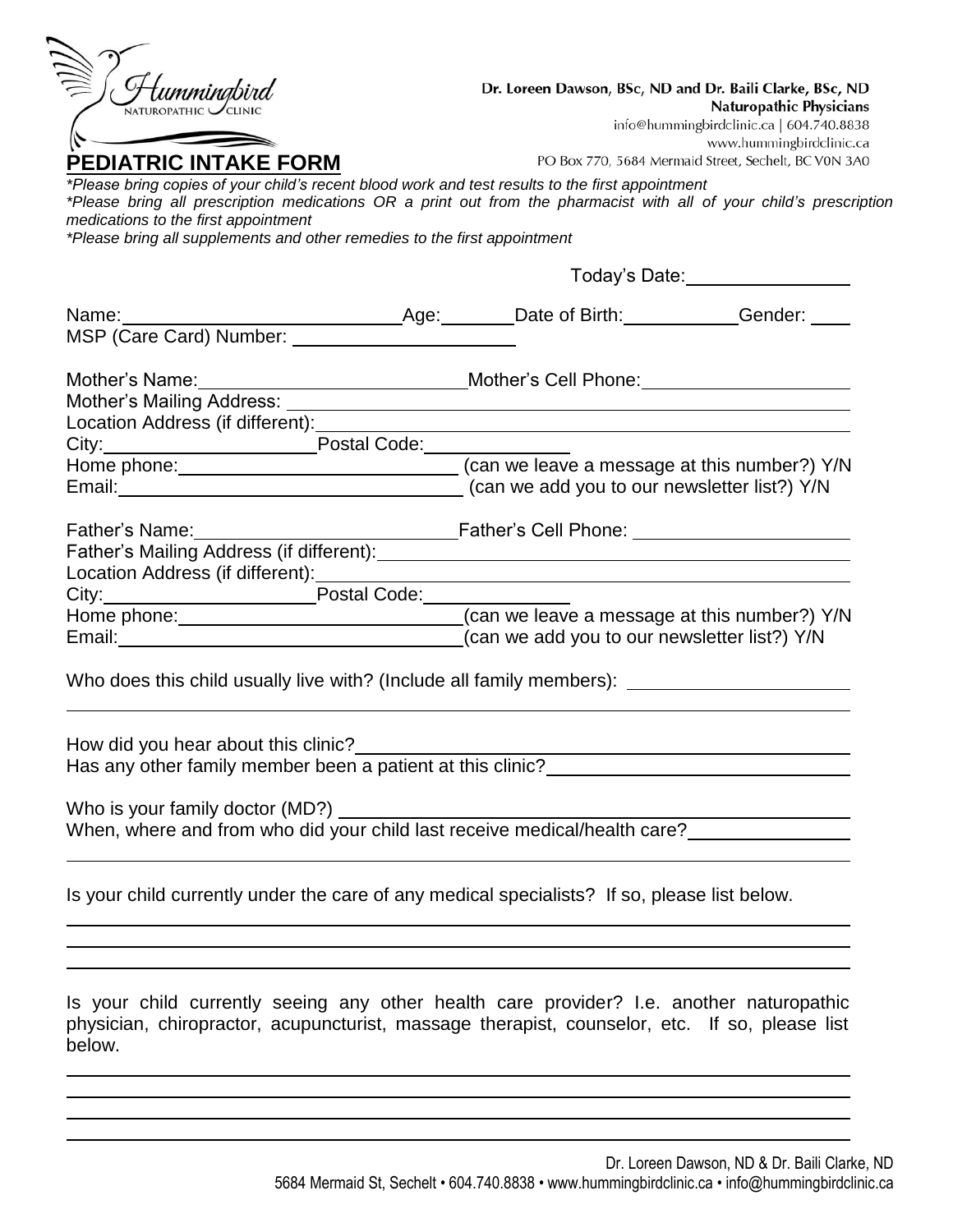# **HEALTH HISTORY QUESTIONNAIRE**

| What are your child's most important health problems? List as many as you can in order of<br>importance.                                                                           |
|------------------------------------------------------------------------------------------------------------------------------------------------------------------------------------|
|                                                                                                                                                                                    |
|                                                                                                                                                                                    |
| Does your child have a contagious disease at this time? Y/N                                                                                                                        |
| <b>Context of Care</b>                                                                                                                                                             |
| What does your child spend the most time doing? ________________________________<br>,我们也不会有什么。""我们的人,我们也不会有什么?""我们的人,我们也不会有什么?""我们的人,我们也不会有什么?""我们的人,我们也不会有什么?""我们的人               |
| How much time does your child spend outside every day? _________________________<br>How would you describe your child's personality? _______________________________               |
|                                                                                                                                                                                    |
| What do you believe are potential obstacles to your child's optimal health?                                                                                                        |
| How committed are you to helping your child meet their health goals?<br>(Rate from zero to 100% commitment)<br>10<br>20<br>30<br>40<br>50<br>$0\%$<br>60<br>70<br>80<br>90<br>100% |
| Will ALL other family members support your child to meet their health goals?<br>Y/N<br>If not, please explain:                                                                     |
|                                                                                                                                                                                    |
|                                                                                                                                                                                    |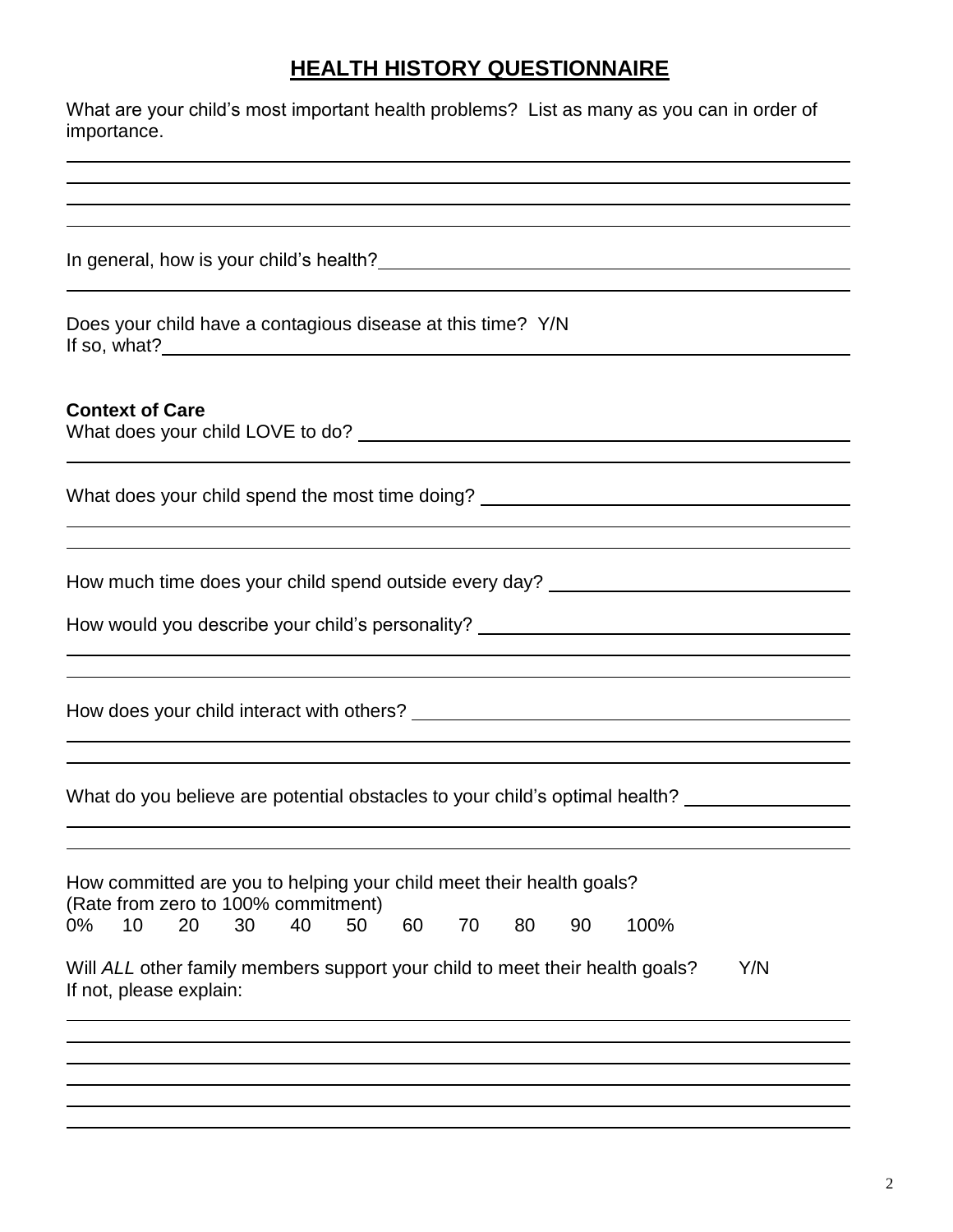#### **Prenatal**

In general, how was this child's mother's health during pregnancy? Did she have any major illnesses, accidents, traumas or stress? If so, please describe:

Was this child delivered full-term (≥ 37wks)? Y/N If not, when? Vaginal or C-Section birth? Any problems or complications during birth? Y/N

Has this child had any developmental problems? Y/N If so, please explain:

#### **Previous Illness**

| <b>Rheumatic Fever</b> | Y N |      | <b>Mumps</b>          | Y N |
|------------------------|-----|------|-----------------------|-----|
| <b>Chicken Pox</b>     | Y N |      | <b>Measles</b>        | ΥN  |
| <b>Tonsillitis</b>     | Y N |      | <b>Whooping Cough</b> | Y N |
| Ear Infections         | ΥN  |      | <b>Strep Throat</b>   | Y N |
| <b>Bronchitis</b>      | Y N |      |                       |     |
| Other                  | Y N | ∟ist |                       |     |

Has your child had any of the following tests? If so, when & where:

Electroencephalogram (EEG)

Psychological evaluation Hearing tests

Speech/Language test **Speech/Language test** 

Has this child experienced any major accidents, illness, trauma or stress? If so, please explain:

#### **Hospitalizations/Surgeries/Injuries**

Has this child ever been to the hospital? Why?\_\_\_\_\_\_\_\_\_\_\_\_\_\_\_\_\_\_\_\_\_\_\_\_\_\_\_\_\_\_\_\_\_\_

#### **Immunizations**

Has this child received the standard vaccinations according to the current recommendations? Y/N If not, have they received any of the following vaccines?

| Polio                 | Y N |     | <b>Pertussis</b>          | ΥN  |
|-----------------------|-----|-----|---------------------------|-----|
| Tetanus               | Y N |     | Diphtheria                | ΥN  |
| Measles/Mumps/Rubella | Y N |     | Influenza                 | ΥN  |
| <b>Hepatitis</b>      |     | - N | <b>Meningitis</b>         | Y N |
| Chicken Pox           | ΥN  |     | Others? (I.e. for travel) |     |

Has this child ever had an adverse reaction to any vaccine? Y/N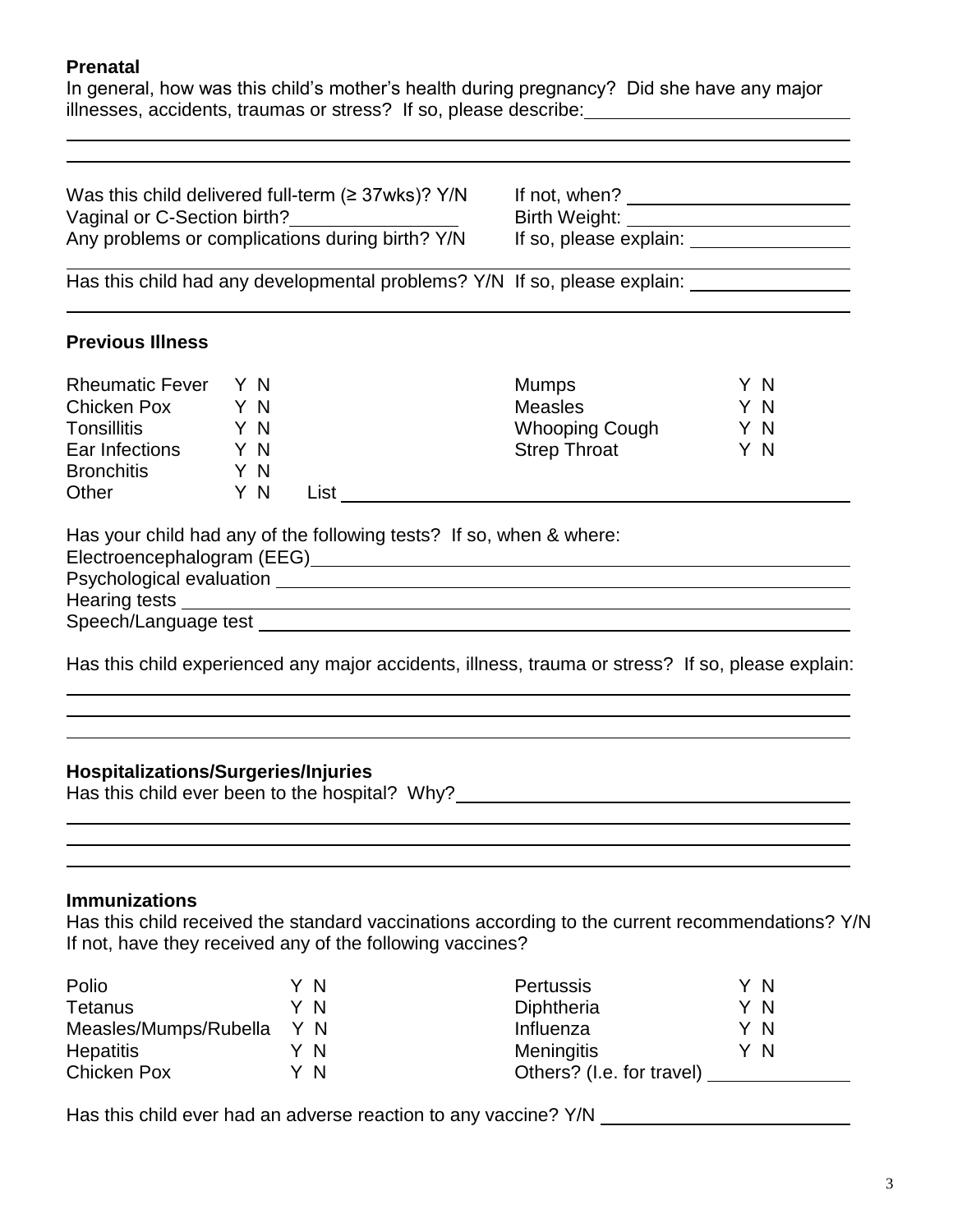## **Allergies**

|                                 | Is this child hypersensitive or allergic to any of the following? |              |            |  |
|---------------------------------|-------------------------------------------------------------------|--------------|------------|--|
| Drugs?                          |                                                                   |              |            |  |
| Foods?                          |                                                                   |              |            |  |
| <b>Environmental Allergens?</b> |                                                                   |              |            |  |
| Breast fed?                     | How long?                                                         | Formula?     | What type? |  |
|                                 | At what age was solid food introduced?                            | First foods? |            |  |

## **Typical Food Intake**

| Breakfast: |  |
|------------|--|
| Lunch:     |  |
| Dinner:    |  |
| Snacks:    |  |
| Drinks:    |  |

### **Medications/Supplements**

**\*\*** P*lease bring all of your child's medications and supplements to their first appointment*

Please list **any** prescription medications, over the counter medications, vitamins or other supplements your child is taking:

## **REVIEW OF SYSTEMS**

| $Y = a$ condition now    |   |   | $P = a$ condition in the past | $N =$ never had     |   |   |   |
|--------------------------|---|---|-------------------------------|---------------------|---|---|---|
| <b>Mental/Emotional</b>  |   |   |                               |                     |   |   |   |
| <b>Mood Swings</b>       | Υ | P | N                             | Anxiety/nervousness |   | P | N |
| <b>Irritability</b>      | Υ | P | N                             | Cries easily        | Y | P | N |
| <b>Hyperactivity</b>     | Y | P | N                             | Unusual fears       | Y | P | N |
| Introvert/extrovert      | Y | P | N                             | Sleep problems      | Y | P | N |
| Motion/car sickness      | Y | P | N                             | Nightmares          | Y | P | N |
| <b>Attention Deficit</b> | Y | P | N                             | Problems at school  | Y | P | N |
| <b>Dyslexia</b>          | Y | P | N                             |                     |   |   |   |
| <b>Endocrine</b>         |   |   |                               |                     |   |   |   |
| Heat/cold intolerance    | Y | P | N                             | Fatigue             |   | P | N |
| <b>Excessive thirst</b>  | Y | P | N                             | Excessive hunger    |   | P | N |
| Low blood sugar          | Y | P | N                             | High blood sugar    | Y | P | N |

 $\overline{a}$